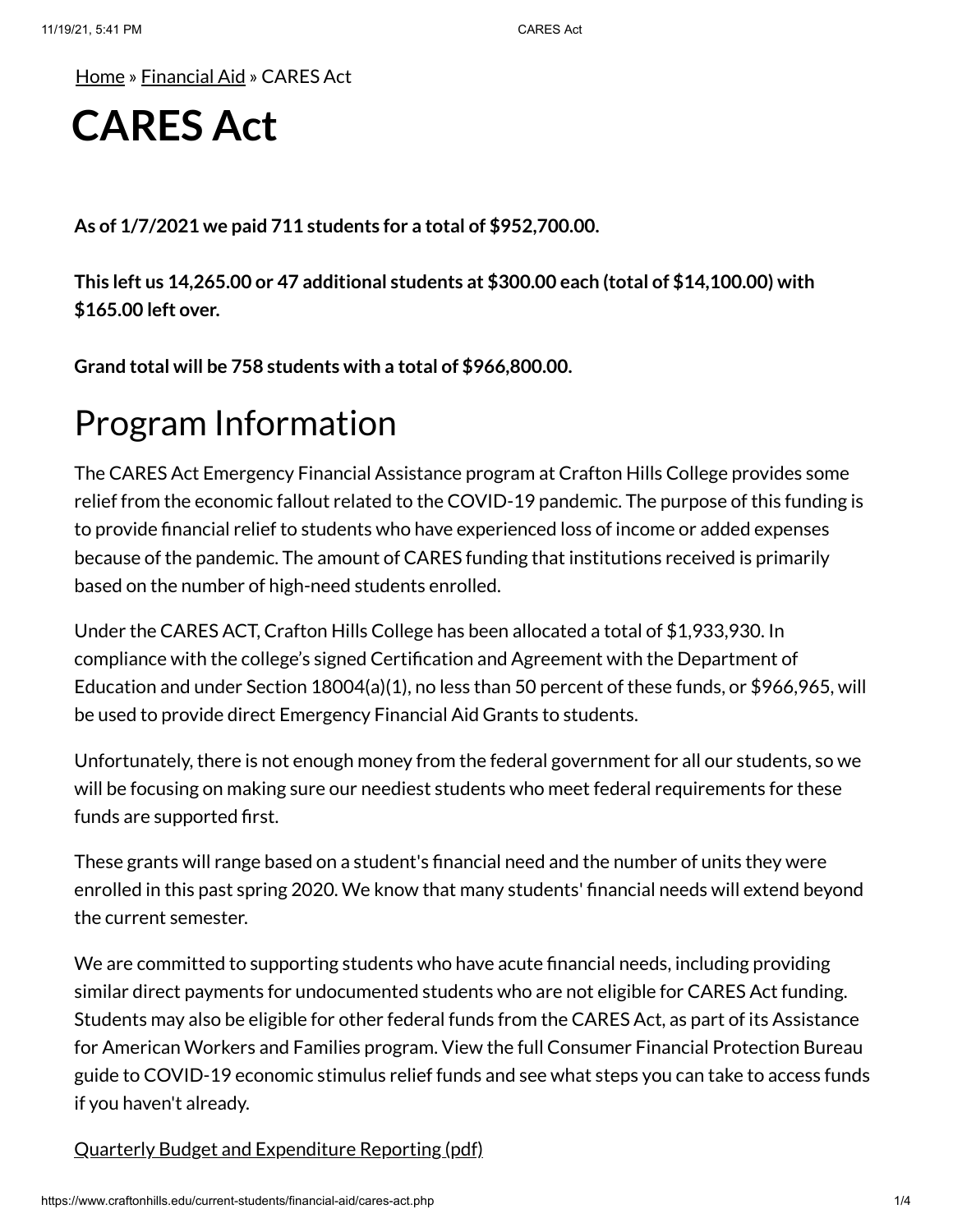## Student Eligibility

Federal regulations require schools to confirm that a student receiving any CARES Act meets the following requirements:

- 1. Students must have been enrolled in classes in the spring 2020 semester on March 13th, 2020.
- 2. Students must be eligible to receive federal financial aid and must:
	- Be a US Citizen or an eligible non-citizen
	- Have a valid Social Security number
	- Registered with the Selective Service, if you are a male (you must register between the ages of 18 and 25)
	- Not be in default on a federal student loan
	- Not owe money on a federal student grant
	- Have a cumulative grade point average (GPA) of 2.00 or higher and 67% completion rate
	- Have a high school diploma or GED
	- Be enrolled in a Programs leading to a degree or certificate

How much emergency grant money will a student receive?

Grant amounts vary by student based on the number of units that a student was enrolled in as of March 13, 2020.

- $\bullet$  \$600 enrolled in 0.5 to 5.5 units (Less than half-time)
- $\bullet$  \$1,000 enrolled in 6 to 8.5 units (Half-Time).
- $\bullet$  \$1,400 enrolled in 9 to 11.5 units (More than half time).
- \$1,700 enrolled in 12 or more units (Full Time).

## Distribution of CARES Act Emergency Relief Grant

All correspondence will be sent to your SBCCD email account, make sure to check it on a regular basis. The Office of Financial Aid is working diligently to disburse HEERF emergency financial aid grants to eligible students as quickly and efficiently as possible.

Funds will be awarded automatically to eligible students and disbursed through Bank Mobile.

#### **[Financial](https://www.craftonhills.edu/current-students/financial-aid/index.php) Aid**

#### **Online [Services](https://www.craftonhills.edu/current-students/financial-aid/online-services.php)**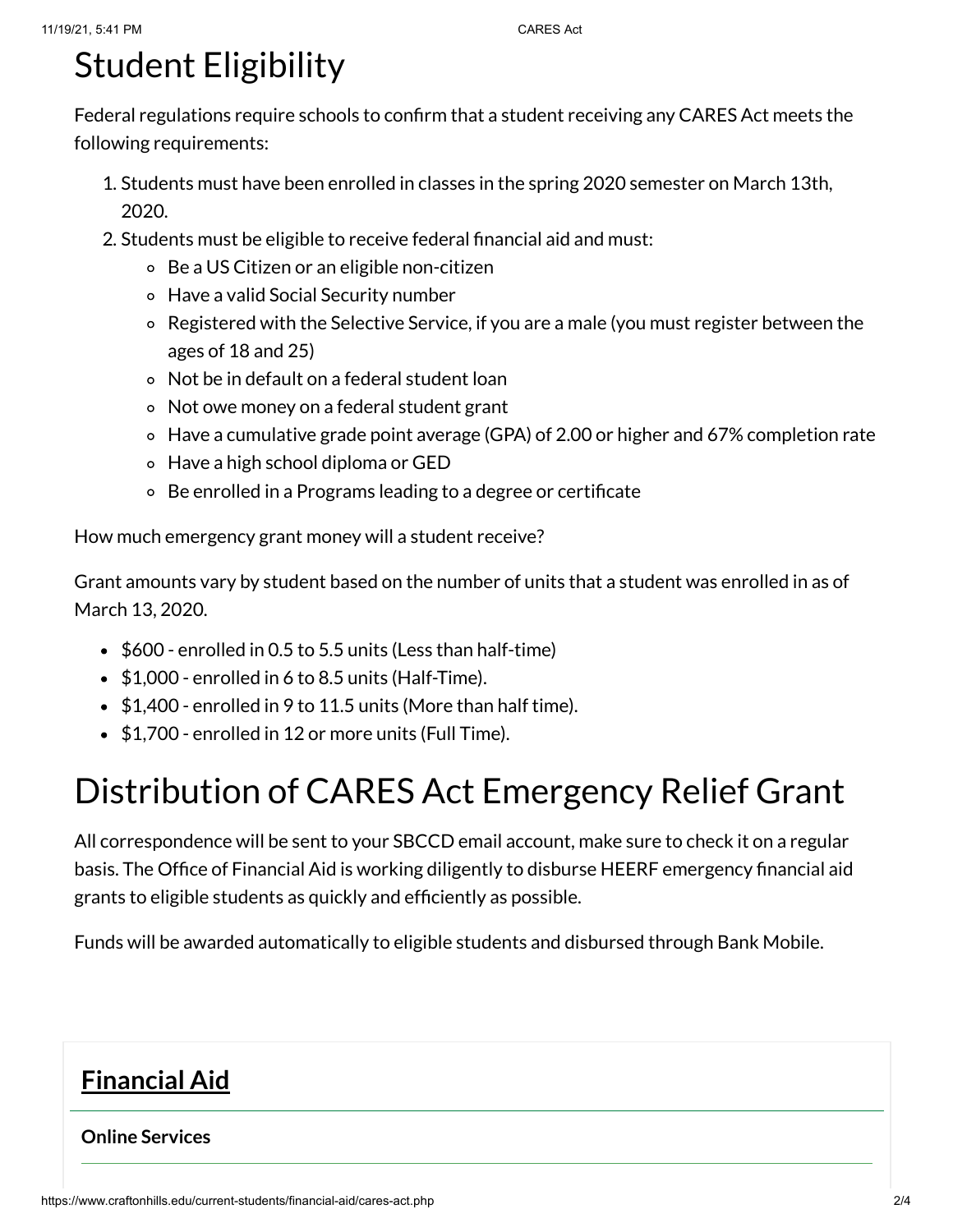| <b>CARES Act</b>                                        |
|---------------------------------------------------------|
| <b>Apply for Financial Aid</b>                          |
| <b>California Dream Act</b>                             |
| <b>CA Promise Grant Fee Waiver (BOG) Changes</b>        |
| <b>CA Promise Grant Fee Waiver (BOG)</b>                |
| 2021-2022 CA Promise Grant Fee Waiver (BOG) Application |
| <b>Scholarships</b>                                     |
| <b>Financial Literacy</b>                               |
| <b>Which Financial Aid Program is for Me?</b>           |
| <b>Satisfactory Academic Progress</b>                   |
| <b>Return of Title IV Funds</b>                         |
| <b>Student Rights and Responsibilities (pdf)</b>        |
| <b>GPA</b>                                              |
| <b>BankMobile</b>                                       |
| <b>Student Financial Aid Handbook (pdf)</b>             |
| <b>Cash Management Contract</b>                         |
| <b>Financial Aid Forms</b>                              |
| <b>Financial Aid Staff</b>                              |

Crafton Hills College 11711 Sand Canyon Road Yucaipa, CA 92399